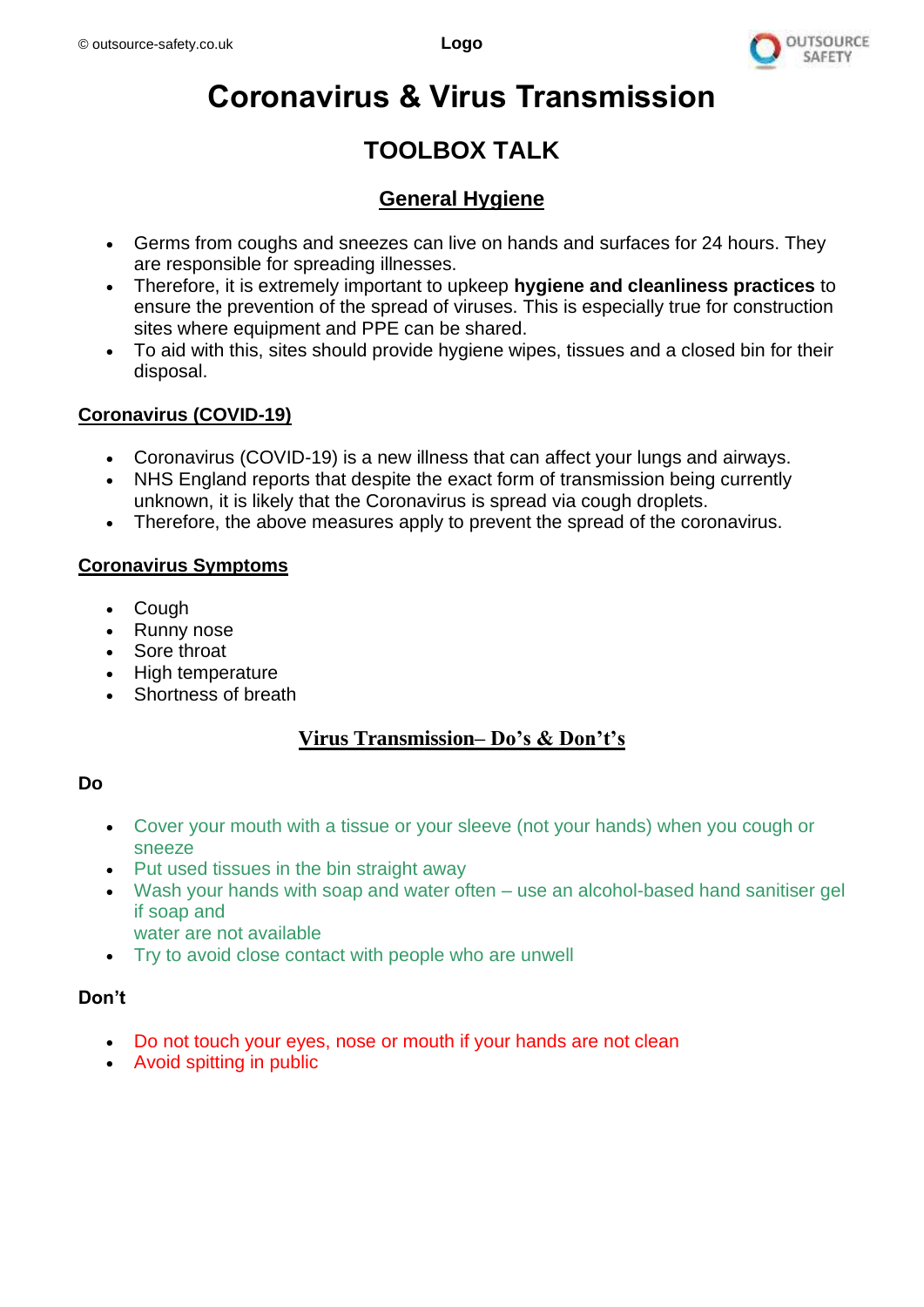

At this time, there are many sources of information circulating in the press and across the internet.

**Look to focus on trusted official sources, for example Public Health England, who have published up to date information at:**

#### **[https://www.gov.uk/government/publications/guidance-to-employers-and-businesses](https://www.gov.uk/government/publications/guidance-to-employers-and-businesses-about-covid-19)[about-covid-19](https://www.gov.uk/government/publications/guidance-to-employers-and-businesses-about-covid-19)**

This will link to you to a set of straight forward guides for employers, employees and Businesses.

Review this information within your own Companies. The current situation in the UK and overseas is developing.

#### **Look to maintain best practice advice moving forward**



For some high-risk countries that have been visited since February 19. you need to be more aware of the symptoms and self-quarantine if needed. For information on these countries, please visit https://www.gov.uk/guidance/wuhan-novel-coronavirus-information-forthe-public